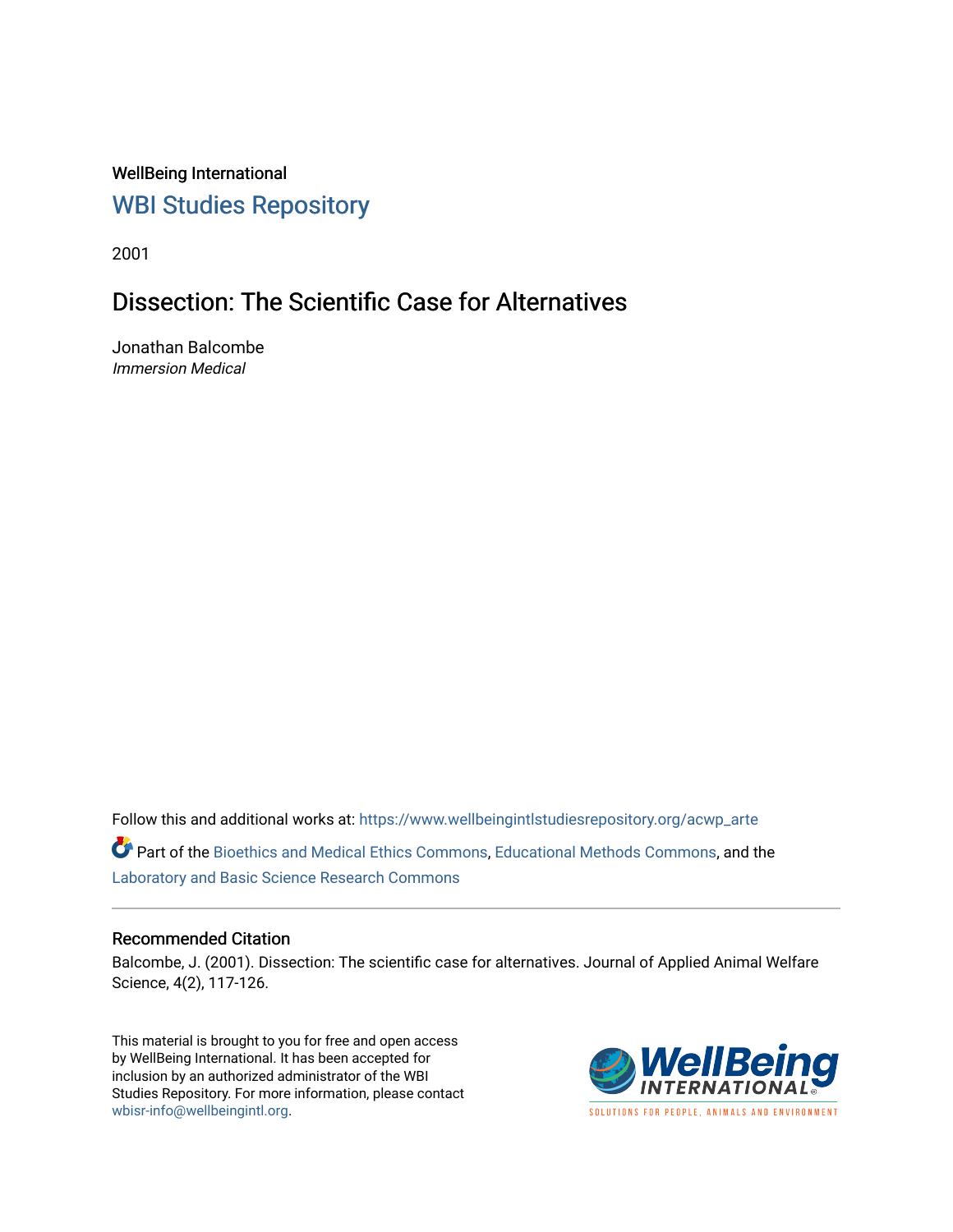# **Dissection:**

# **The Scientific Case for Alternatives1**

*Jonathan Balcombe* 

## **ABSTRACT**

This article presents the scientific argument that learning methods that replace traditional nonhuman animal-consumptive methods in life science education—socalled alternatives to dissection—are pedagogically sound and probably superior to dissection. This article focuses on the pedagogy, a learning method's effectiveness for conveying knowledge.

<sup>1</sup>For the purposes of this article, alternatives are learning methods that replace traditional animalconsumptive methods in life science education.

Recommended Citation:

Balcombe, J. (2001). Dissection: The scientific case for alternatives. Journal of Applied Animal Welfare Science, 4(2), 117-126.

#### **INTRODUCTION**

A basic ethical principle asserts that if we have a choice between two ways of achieving something—one that causes pain, suffering, and death and the other that does not—then ethical conduct dictates using the latter method. Using animals in education presents such a choice. Methods of animal procurement for dissection and other consumptive uses of animals in education frequently involve pain and distress for the animals (e.g., frogs, fetal pigs, cats, dogfish sharks, bony fish, pigeons, turtles), and the majority of animals used in dissections are killed for that use (Balcombe, 2000). Computer simulations, three-dimensional (3-D) models, videotapes, and other alternatives involve little or no deleterious use of animals. If such alternative methods are equivalent to traditional animal-consumptive methods, then ethics requires replacement of the old with the new. This article shows that alternatives present many educational advantages over the use of living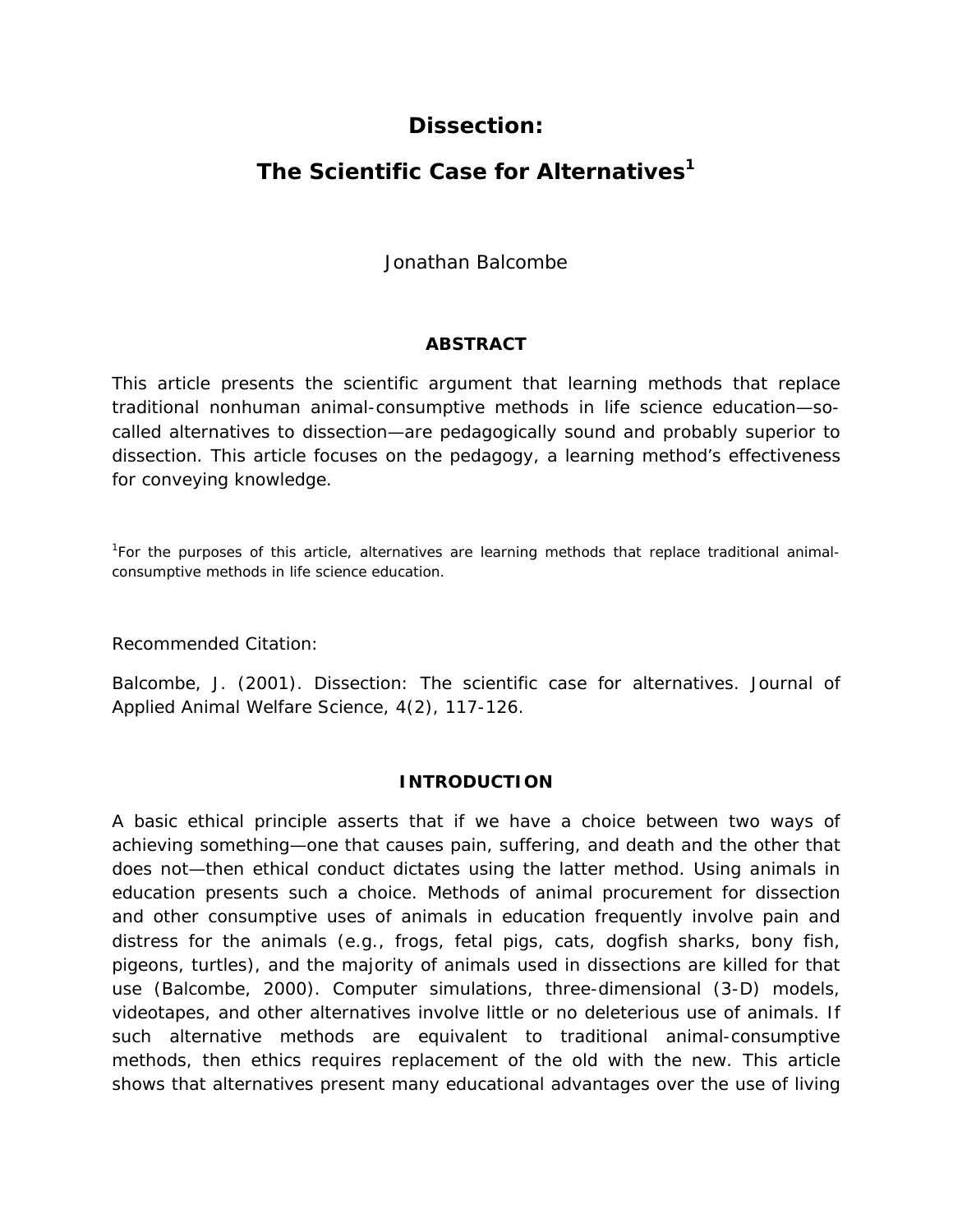or once-living animals, making more forceful the ethical basis for using the alternatives.

Before presenting the scientific evidence favoring alternatives, I want to clarify two points. First, not all students are the same; they are not a homogeneous body of knowledge acquirers. A computer program that works well for Sarah might not work so well for Claire, who learns best when manipulating 3-D objects. The empirical evidence presented in this article relates to what is effective for most students. Second, different learning methods provide different learning experiences. Dissecting a fetal pig in a dissection tray and on a computer screen are manifestly different experiences. Repeatedly, one hears the empty rhetoric that nothing can replace the experience of using a live (or once-living) animal. This is true, but to what avail? The reverse is just as true: The live animal cannot substitute for the experience of using a computer simulation. The key question is not whether one method is equal to the other but, rather, how well a given method promotes learning.

# **EMPIRICAL EVIDENCE SUPPORTING ALTERNATIVES**

As alternatives have grown in number and diversity, so too have empirical studies examining their efficacy in educational settings. Ten studies have compared traditional animal dissection labs with various alternatives (see Table 1). Balcombe (2000) summarized an additional 20 studies presenting other applications of alternatives in life science education. These studies also provide overall support for alternatives. These studies assess a diversity of alternatives to dissection, including computer programs (5), lectures (2), 3-D models (1), film (1), and slides (1). They also include both high school (5) and university undergraduate (5) students. In 7 of these studies, measurable student learning performance was equivalent between the compared learning methods. In 2 cases (Fowler & Brosius, 1968; McCollum, 1987), students performed better using the alternatives. In only 1 case (Matthews, 1998) was the alternative (MacPig, produced by the now defunct company Intellimation for the Macintosh computer) found to provide inferior learning to the dissection. The design of this study has been criticized elsewhere on grounds that the alternative was deemed too rudimentary for a college-level class (Balcombe, 1998). A conservative conclusion based on these studies is that alternative methods are pedagogically equivalent to traditional animal dissections.

Notwithstanding the teacher's ability, dissection has pedagogical shortcomings. As usually taught in the schools, dissection is weak on both concept learning and problem solving. Yet, the value of concept-driven teaching in the context of solving problems has been demonstrated (Jacobs & Moore, 1998). Generally, dissection is too focused on the acquisition of facts while failing to teach students to conceptualize and synthesize (Rollin, 1981). Almost all students consider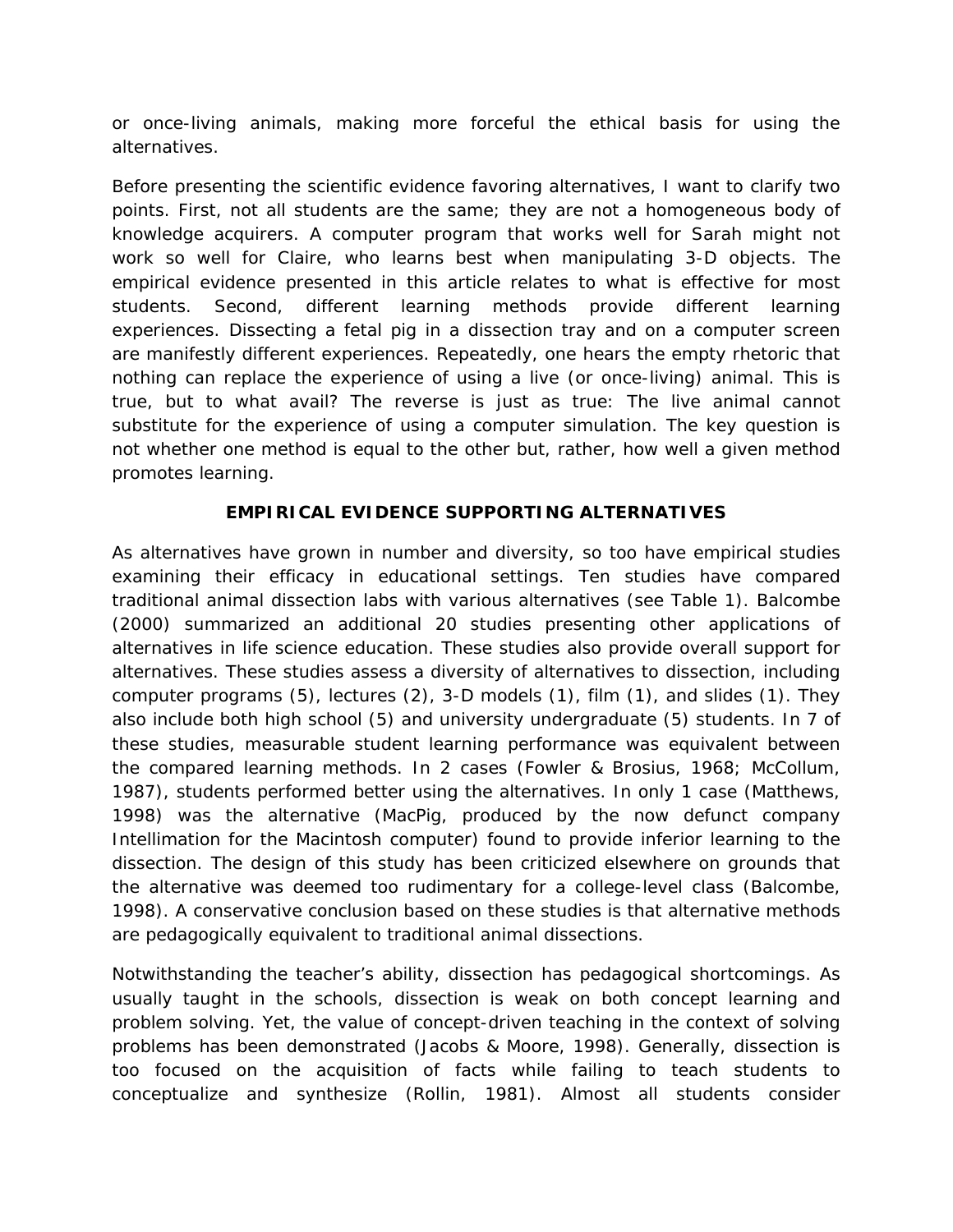memorizing facts and terms "boring," and most of what is learned is forgotten easily (Orlans, 1991). Yet, more terms that are new are introduced in a typical high school biology text than in the first 2 years of a foreign language (Cole, 1990).

An inherent problem of dissection is its destructive (rather than constructive) process, which destroys many of the specimen's structures and their spatial relations, precluding reexamination by the student (Rosse, 1995). Many alternatives, such as computerized dissection simulations, allow the user to repeat, or even reverse, the dissection process an unlimited number of times (Richter, Kramer, Lierse, Maas, & Hohne, 1994).

| Study                    | Participants            | Description                                            |
|--------------------------|-------------------------|--------------------------------------------------------|
| Dewhurst, Hardcastle,    | 14 second-year U.K.     | Six students working independently with a              |
| Hardcastle, & Stuart,    | undergraduates          | computer program gained equal knowledge, at            |
| 1994                     |                         | one fifth of the cost, as did 8 supervised             |
|                          |                         | students using freshly killed rats.                    |
| Downie<br>Meadows,<br>&  | 2,913 first-year U.K.   | Cumulative examination results of 308 students         |
| 1995                     | biology undergraduates  | who studied model rats were the same as those          |
|                          |                         | of 2,605 students who performed rat dissections.       |
| Fowler & Brosius, 1968   | 456 U.S. high school    | watched<br>who<br>films<br>of<br>Students<br>animal    |
|                          | students                | dissections (earthworm, crayfish, frog, perch)         |
|                          |                         | demonstrated greater factual knowledge of these        |
|                          |                         | animals than did students who performed                |
|                          |                         | dissections on them.                                   |
| Guy & Frisby, 1992       | 473 U.S. prenursing and | of students<br>Performance<br>doing<br>traditional     |
|                          | premed students         | cadaver demonstration labs was not significantly       |
|                          |                         | different from that of students using interactive      |
|                          |                         | videodiscs.                                            |
| Kinzie, Strauss, & Foss, | 61 U.S. high school     | An interactive videodisc was at least as effective     |
| 1993                     | students                | as actual dissection in promoting<br>student           |
|                          |                         | learning<br>of<br>frog<br>anatomy<br>and<br>dissection |
|                          |                         | procedures.                                            |
| Lieb, 1985               | 23 U.S. high school     | Posttest scores were equivalent for students who       |
|                          | students                | dissected earthworms and those who received a          |
|                          |                         | classroom lecture on earthworm anatomy.                |
| Matthews, 1998           | 20 U.S. biology         | Eight students who dissected fetal pigs scored         |
|                          | undergraduates          | significantly higher on an oral test with              |
|                          |                         | prosected fetal pigs than did 12 students who          |
|                          |                         | studied on a computerized pig (MacPig).                |
| McCollum, 1987           | 350 U.S. high school    | students<br>Approximately 175<br>taught<br>frog        |
|                          | biology students        | structure, function, and adaptation via lecture        |
|                          |                         | performed better on a posttest than did                |
|                          |                         | approximately 175 students taught by doing a           |
|                          |                         | frog dissection.                                       |
| Prentice et al., 1977    | 16 U.S. physician's     | Based on student learning performance, the use         |
|                          | assistant students      | slides of anatomical<br>of labeled sequential          |
|                          |                         | dissections provided a viable alternative to           |
|                          |                         | dissection.                                            |
| Strauss & Kinzie, 1994   | 20 U.S. high school     | Two groups of high school students performed           |
|                          | students                | equally on a test following<br>either animal           |
|                          |                         | dissection or interactive videodisc simulation.        |

**Table 1. Studies comparing alternatives to traditional animal-based learning models**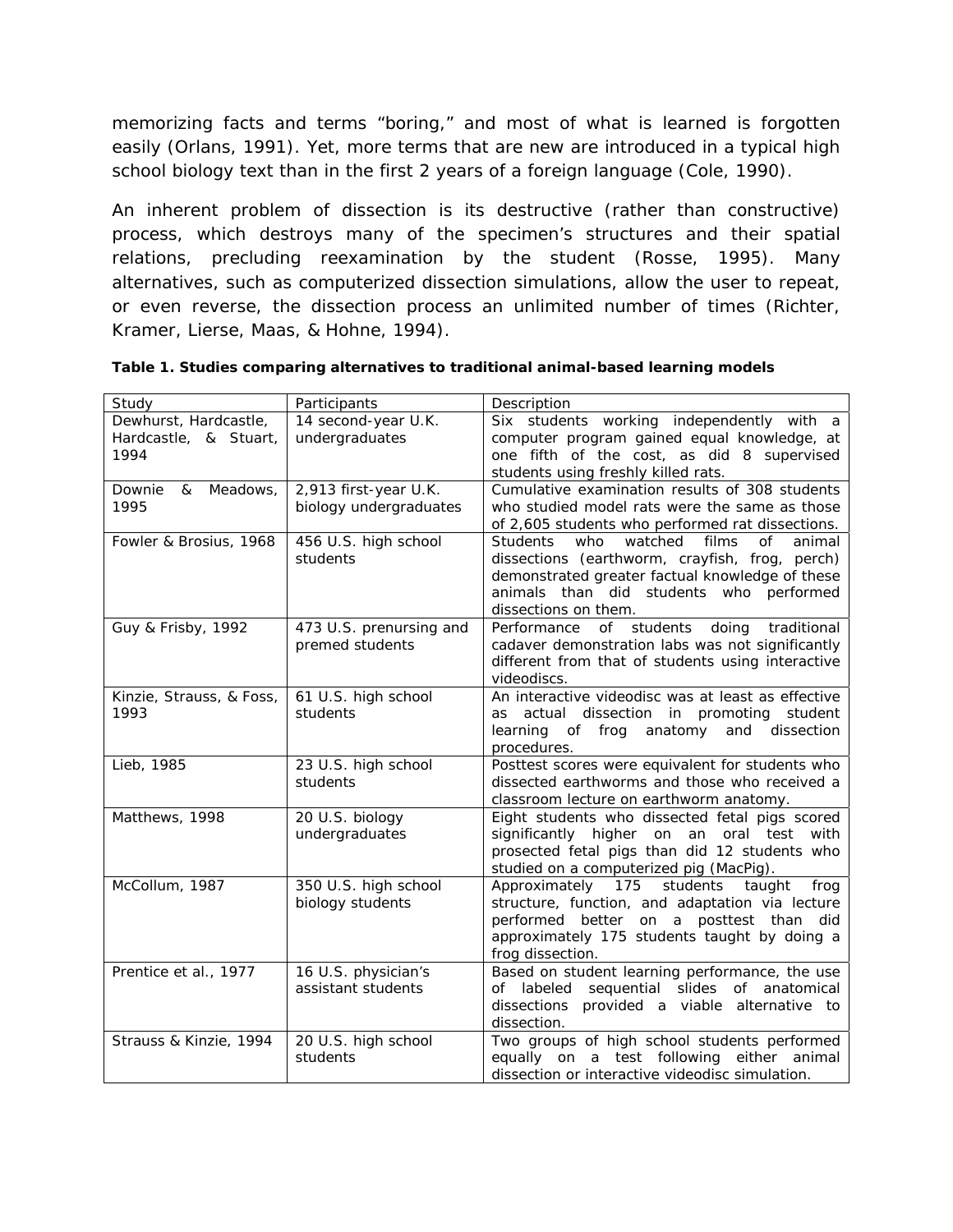### **PEDAGOGICAL ADVANTAGES OF COMPUTERS**

In addition to the cultural and economic momentum that computers have going for them in the late 20th century, computer-assisted learning (CAL) is demonstrably advantageous. Almost 20 years ago, Kulik, Kulik, and Cohen (1980) conducted a meta-analysis of 54 published studies of CAL versus traditional teaching in postsecondary classrooms and found that students using CAL performed significantly better (by 3%) on examination scores. By 1996, Kulik had analyzed 250 such studies and reported that gains from CAL generally were enough to move an average student in the 50th percentile to the 64th percentile while working at a 34% faster pace (Beyers, 1996). A meta-analysis of 28 studies by Bosco (1986) of Interactive Videodiscs (a technology now largely replaced by CD-ROMs) rated their efficacy for learning as favorable overall. The Educational Testing Service recently released a report showing that learning improves when technology is used effectively to engage higher order thinking skills (Wenglinsky, 1998).

The reported benefits of CAL in the life sciences include active involvement of students, even in large classes; less time needed to present information and for students to master it (Dewhurst & Jenkinson, 1995; Teyler & Voneida, 1992); selfpaced learning that puts students in control of the learning resource (Erickson & Clegg, 1993; Leathard & Dewhurst, 1995; Nosek et al., 1993); and greater costeffectiveness (Dewhurst&Jenkinson, 1995; Leathard&Dewhurst, 1995). At Kansas State University, faculty members in both veterinary medicine and education found that CAL increased opportunities for active learning, demanded less of teacher resources, decreased live animal use, and improved learner skills in problem solving and information handling.

How students respond to a given learning method has pedagogical significance, because learning tends to improve when students find a given method enjoyable. In their study of 82 U.S. veterinary students, Erickson and Clegg (1993) found that students rated computer-based active learning the highest of 14 learning methods for basic cardiac teaching and electrocardiograph interpretation. Use of computer packages by 20 British biomedical students saved teaching staff both time and money, proved an effective and enjoyable mode of student learning, and significantly reduced animal use (Dewhurst&Jenkinson, 1995). In a study involving 110 U.S. medical students who used both computer demonstrations and companion animal (dog) demonstrations, the students rated the former higher than the latter for learning cardiovascular physiology (Samsel et al., 1994). Conversely, surveys of student feelings and attitudes toward animal-consumptive learning methods show that concerns and reservations about such use are commonplace, ranging from 30% to 70% of the student body (Balcombe, 1997, 2000).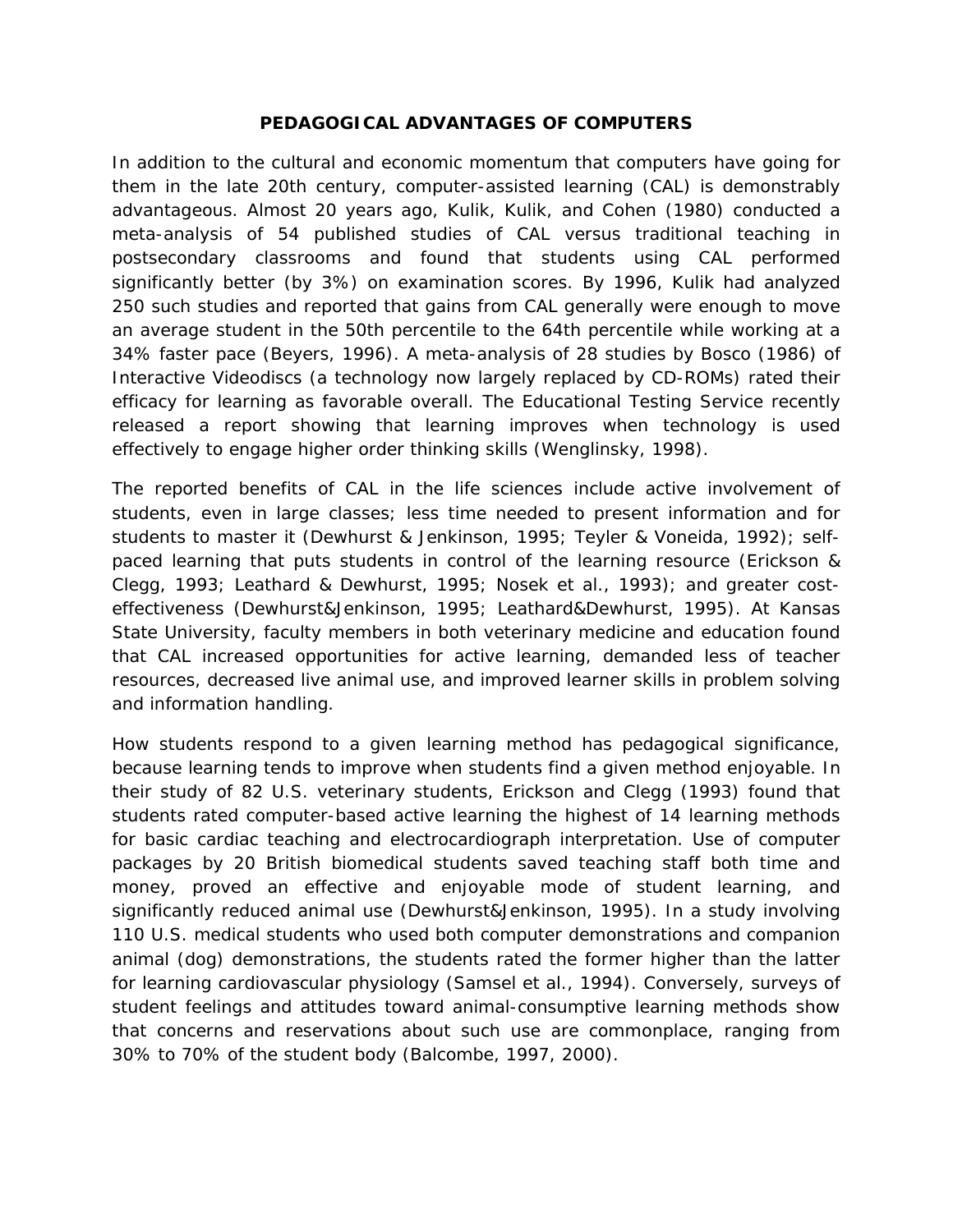In reinforcing the value of CAL over cadavers, Holton (2000) quoted Michael J. Ackerman, father of the Visible Human Project: "If a group takes it [the specimen] apart wrong, then the group at the next table better do it right, or nobody gets to see it" (p. 8). Holton suggested an alternative:

*But represent the visible humans in three dimensions inside a computer, and the possibilities for learning improve dramatically: organs can be rotated and tilted, highlighted in areas by color, taken apart by layers, compared with textbook or cadaver, then completely reassembled. (p.8)* 

In addition, computer programs need not rely on static, synthetic data. Not only can random variation be built into the program (Nab, 1989), but some programs (BioPac, 2000; Intellitool, 2000; iWorx, 2000; Pankiewicz, 1995) use data from the students' bodies.

Finally, the argument that dissection benefits students simply because it is a handson activity is vacuous and unconvincing. Hands-on activities only are effective for learning if the students' heads are being kept as busy as their hands. Active (vs. passive) learning is a more useful construct for assessing learning value. Active learning is inquiry based (students asking questions, solving problems, and generating hypotheses) and occurs when students engage additional cognitive processes while confronting the information being acquired. It involves learning how to learn rather than merely learning to become knowers. Dissection is weak in these areas. Also, limitless other hands-on learning tools do not require harmful uses of animals: field investigations, student self-study exercises, 3-D models, and dissections of plants or owl pellets. Interactive computer programs also can demand user hand–eye coordination. Balcombe (2000) detailed the hands-on versus active learning issue.

# **VETERINARY MEDICINE**

Several life science disciplines—physiology, pharmacology, medicine, and veterinary medicine—have assessed educational alternatives. Veterinary medicine presents a stringent challenge for the application of alternatives because of its need for student experience with animals. Indeed, if alternatives that do not harm animals can be applied to veterinary training, they probably can be applied anywhere.

Nonanimal surgical training devices are used extensively. Veterinary schools use nonanimal surgical training to hone skills before their application to live animal tissue. Anatomical models are effective in the training of veterinary skills and techniques. Soft-tissue plastic models of dog abdominal organs developed at the University of Illinois have comparable handling properties and were useful for teaching a range of common surgical procedures (Greenfield, Johnson, Shaeffer, & Hungerford, 1995). Several institutions have used DASIE (Dog Abdominal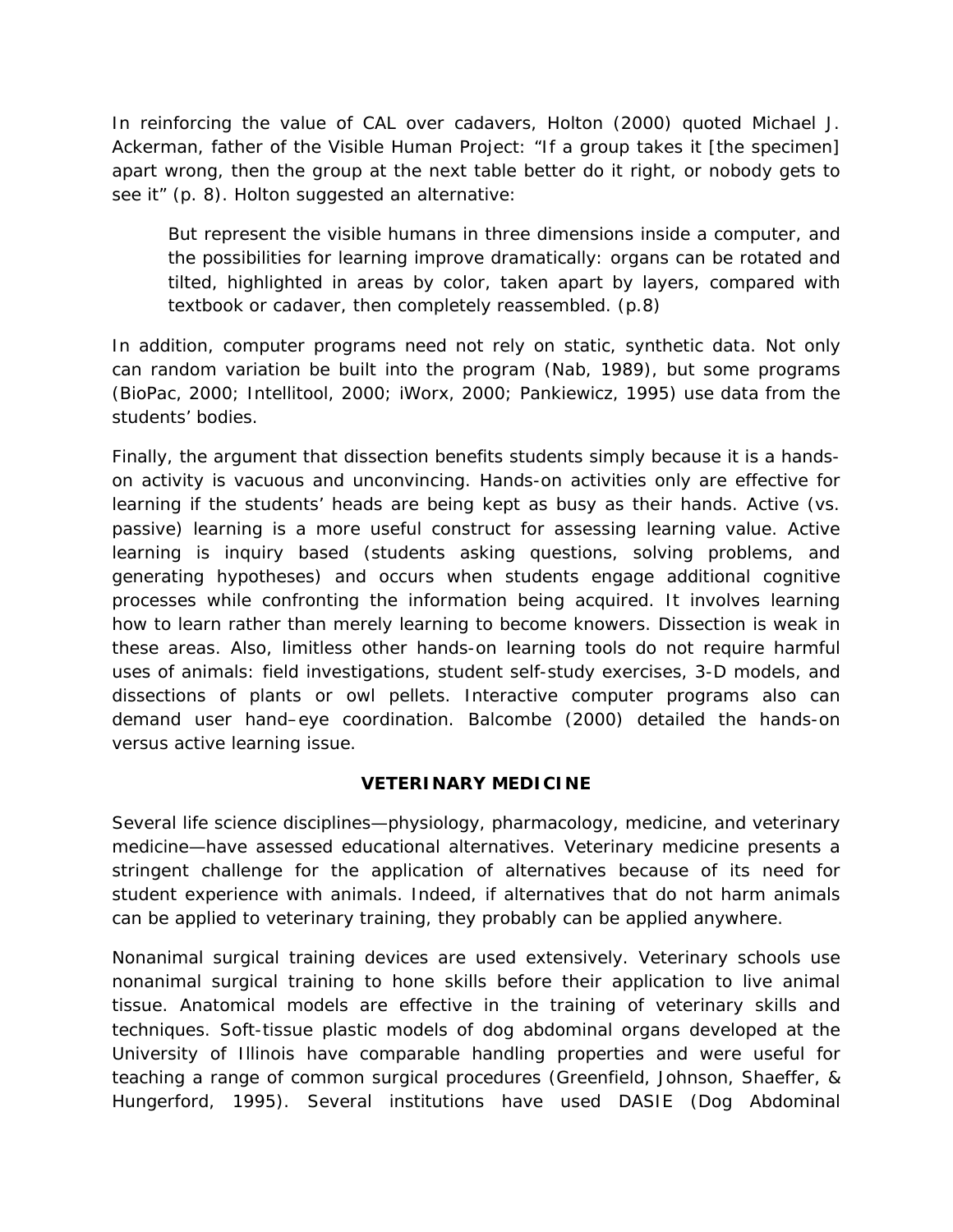Surrogate for Instructional Exercises) successfully, developed at the Ontario Veterinary College to reduce animal use in teaching abdominal surgery (Holmberg & Cockshutt, 1994; Holmberg, Cockshutt, & Basher, 1993).

Rigid plastics used to make bone models have been effective for demonstrating and teaching many aspects of bone-related surgical procedures (DeYoung & Richardson, 1987; Johnson & Farmer, 1989; Johnson, Harari, Lincoln, Farmer, & Korvick, 1990). Based on 27 responses to a survey of all 31 veterinary schools in the United States and Canada, Bauer (1993) reported that eight schools (30%) used plastic bones to teach fracture repair. A model of a dog stomach developed and tested at Ohio State University by Smeak, Hill, Beck, Shaffer, and Birchard (1994) had mixed results. Although effective for teaching some procedures, it did not enhance the confidence of students faced with live animal surgery, suggesting that accompanying instruction was necessary.

Additional published studies in the veterinary field support using animal-friendly learning methods instead of traditional animal-consumptive ones. Carpenter et al. (1991) reported no significant differences between the surgical performances of two groups of 3rd-year students—one trained using live animals, the other using cadavers. Unfortunately, the authors did not report the source of their cadavers, but ethical sources are certainly available from companion or stray animals euthanized for medical reasons (see the soon-to-be-released Web site, www.educationalmemorial.org). White, Wheaton, and Greene (1992) reported that seven 4th-year veterinary students in an alternative (animal-friendly) track showed hesitancy in their first live tissue surgery but performed on par with students with a standard laboratory experience.

A study by Pavletic, Schwartz, Berg, and Knapp (1994) compared surgical abilities of 12 graduates from the Tufts University veterinary class of 1990, who had participated in an alternative small animal medical and surgical procedures course with 36 of their counterparts. Their employers rated participants for surgical competency at the time of their hiring and again 12 months later. No significant differences were found on either occasion for any of the measures, which included ability to perform common surgical, medical, and diagnostic procedures; attitudes toward performing orthopedic or soft tissue surgery; confidence in performing procedures; and ability to perform procedures without assistance. This study is especially noteworthy because it assesses the learning experience at the point where its outcome is most important—on-the-job performance.

The previous veterinary studies involved 290 students at all stages of their training, including on-the-job performance at 1 year postgraduation. Collectively, they provide a strong case for the replacement of traditional labs in which healthy animals are killed. Studies by White et al. (1992) and Pavletic et al. (1994) showed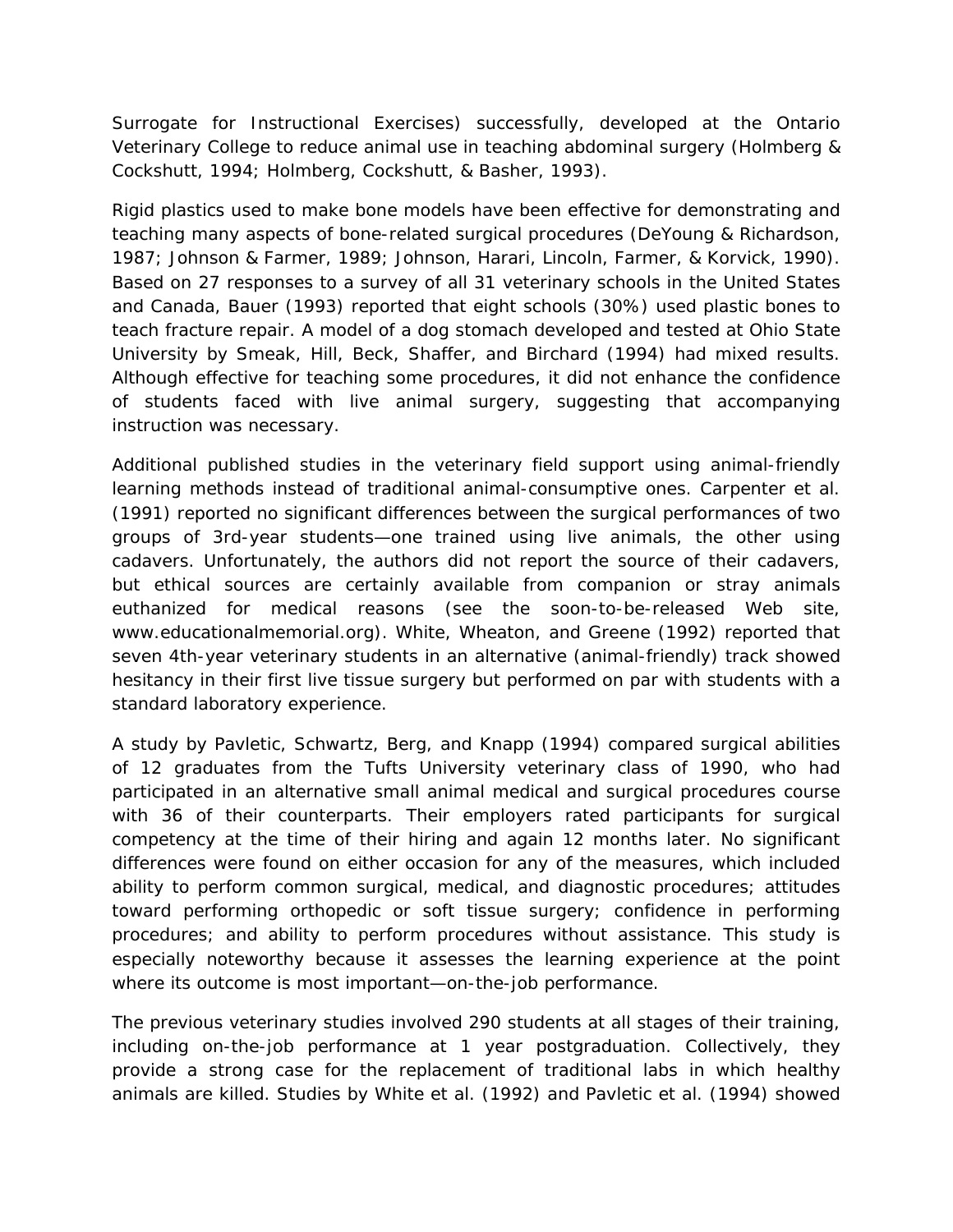that the initial hesitancy of "alternative track" students when faced with live animal surgery is short-lived and has no lasting effect on surgical performance. The demonstrated validity of alternative-track curricula in veterinary training, combined with growing student dissatisfaction with traditional methods, is fostering progressive changes at North American veterinary schools (Bauer, Glickman, Glickman, Toombs, & Bill, 1992; Bauer, Glickman, Salisbury, Toombs, & Prostredny, 1992; Patronek, 1998). More than half of these 31 schools now have alternative tracks. The newest, Western University of the Health Sciences, whose veterinary program is scheduled to open this year, aims to have a completely nonanimal consumptive curriculum (L. Rasmussen, personal communication, November 28, 1999).

## **CONCLUSIONS**

The ranks are growing of those who recognize the various pedagogical and other benefits of using alternatives. The primary and secondary schools of The Netherlands, Switzerland, Argentina, The Slovak Republic, and Israel no longer carry out animal dissections; they are almost nonexistent in Sweden, England, and Germany. Whether these nations' policy changes were founded in the ethical principle noted at the beginning of this article is unclear. What is clear is that the quality of life science education was not seen to be compromised—and indeed should benefit—by these changes.

The persistence of dissection in life science education is attributable to tradition and inertia, not to any pedagogical imperative typically claimed by its defenders (Pancoast, 1991; Schrock, 1990). Analysis of existing scientific evidence shows that dissection is no better than, and arguably inferior to, a range of alternatives now widely available. That the alternatives also are ethically preferable makes the case all the more clear. Alternatives ought to replace dissections, and the sooner the better.

### **REFERENCES**

Balcombe, J. P. (1997). Student/teacher conflict regarding animal dissection. *The American Biology Teacher, 59,* 22–25.

Balcombe, J. P. (1998). [Letter to the editor]. *The American Biology Teacher, 60,*  565–566.

Balcombe, J. P. (2000). *The use of animals in higher education: Problems, alternatives, and recommendations*. Washington, DC: Humane Society Press.

Bauer, M. S. (1993). A survey of the use of live animals, cadavers, inanimate models, and computers in teaching veterinary surgery. *Journal of the American Veterinary Medical Association, 203,* 1047–1051.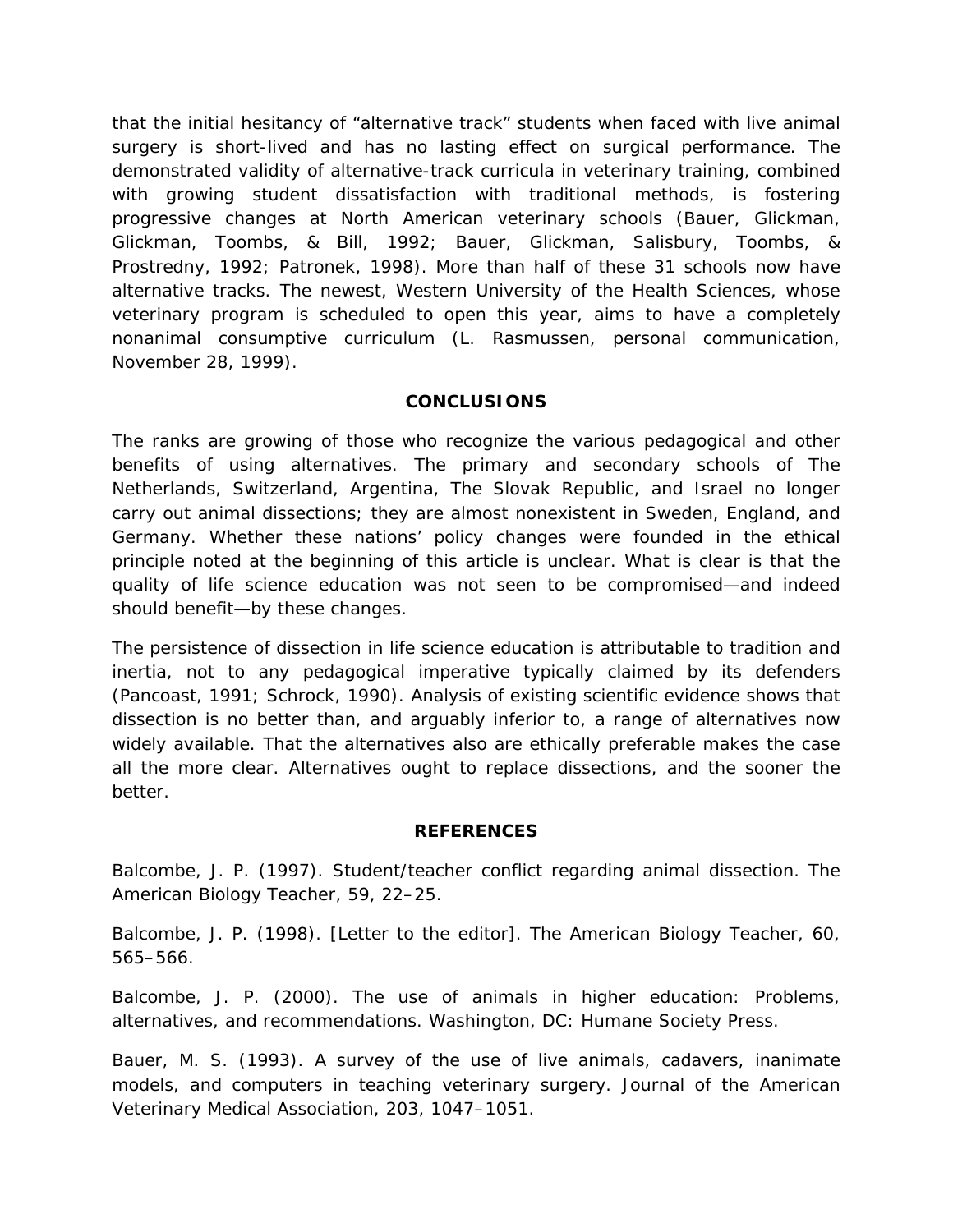Bauer, M. S., Glickman, N., Glickman, L., Toombs, J. P.,&Bill, P. (1992). Evaluation of the effectiveness of a cadaver laboratory during a 4th-year veterinary surgery rotation. *Journal of Veterinary Medical Education, 19,* 77–84.

Bauer, M. S., Glickman, N., Salisbury, S. K., Toombs, J. P.,&Prostredny, J. M. (1992). Surgical vs. terminal animal laboratories to teach small animal surgery. *Journal of Veterinary Medical Education, 19,* 54–58.

Beyers, D. (1996, February 19). On-line algebra students are in a class by themselves. *The Washington Post,* p. A1.

BioPac. (2000). [Computerized physiology laboratories]. Santa Barbara, CA: BioPac Systems, Inc. Retrieved June 13, 2001 from the World Wide Web: http://www.biopac.com

Bosco, J. (1986, May).Ananalysis of evaluations of interactive video. *Educational Technology,* 7–17.

Carpenter, L. G., Piermattei, D. L., Salman, M. D., Orton, E. C., Nelson, A. W., Smeak, D. D., Jennings P. B.,&Taylor, R. A. (1991). A comparison of surgical training with live anesthetized dogs and cadavers. *Veterinary Surgery, 20,* 373– 378.

Cole, K. C. (1990, January 7). Science under scrutiny. *The New York Times,* p. EDUC18.

Dewhurst, D. G., Hardcastle, J., Hardcastle, P. T.,&Stuart, E. (1994). Comparison of a computer simulation program and a traditional laboratory practical class for teaching the principles of intestinal absorption. *American Journal of Physiology, 267,* S95–S104.

Dewhurst, D. G., & Jenkinson, L. (1995). The impact of computer-based alternatives on the use of animals in undergraduate teaching. *Alternatives to Laboratory Animals, 23,* 521–530.

DeYoung, D. J., & Richardson, D. C. (1987). Teaching the principles of internal fixation of fractures with plastic bone models. *Journal of Veterinary Medical Education, 14,* 30–31.

Downie, R., & Meadows, J. (1995). Experience with a dissection opt-out scheme in university level biology. *Journal of Biological Education, 29,* 187–194.

Erickson, H. H.,&Clegg, V. L. (1993). Active learning in cardiovascular physiology. In H. I. Modell & J. A. Michael (Eds.), *Promoting active learning in the life science classroom* (Vol. 701, pp. 107–108). New York: New York Academy of Sciences.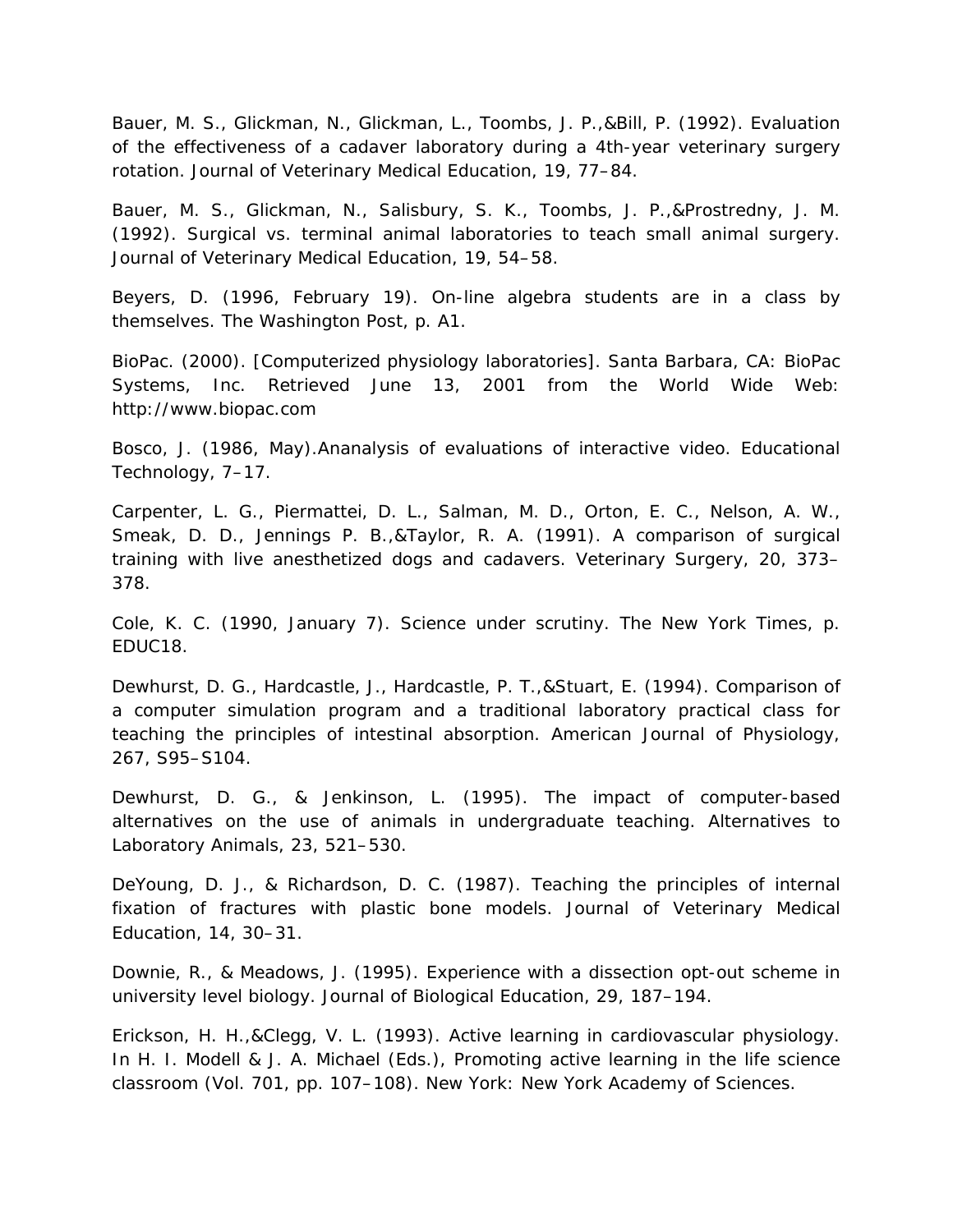Fowler, H. S.,&Brosius, E. J. (1968). A research study on the values gained from dissection of animals in secondary school biology. *Science Education, 52,* 55–57.

Greenfield, C. L., Johnson, A. L., Shaeffer, D. J., & Hungerford, L. L. (1995). Comparison of surgical skills of veterinary students trained using models or live animals. *Journal of the American Veterinary Medical Association, 206,* 1840–1845.

Guy, J. F.,&Frisby, A. J. (1992). Using interactive videodiscs to teach gross anatomy to undergraduates at The Ohio State University. *Academic Medicine, 67,*  132–133.

Holmberg, D. L.,&Cockshutt, J. R. (1994).Anon-animal alternative for teaching introductory surgery. *Humane Innovations and Alternatives, 8,* 635–637.

Holmberg, D. L., Cockshutt, J. R., & Basher, A. W. P. (1993). Use of a dog abdominal surrogate for teaching surgery. *Journal of Veterinary Medical Education, 20,* 61–62.

Holton, T. (2000). A double life for a very visible human. *The Scientist, 14,* 8, 14.

Intelitool. (2000). [Computerized physiology systems for learning]. Richmond, VA: Phipps&Bird. Retrieved June 13, 2001 from the World Wide Web: http://www.intelitool.com

iWorx. (2000). [Physiology teaching kits]. Dover, NH: Author. Retrieved June 13, 2001 from the World Wide Web: http://www.iworx.com

Jacobs, D.,&Moore R. (1998). Concept-driven teaching and assessment in invertebrate zoology. *Journal of Biological Education, 32,* 191–199.

Johnson, A. L.,&Farmer, J. A. (1989). Evaluation of traditional and alternative models in psychomotor laboratories for veterinary surgery. *Journal of Veterinary Medical Education, 16,* 11–14.

Johnson, A. L., Harari, J., Lincoln, J., Farmer, J. A., & Korvick, D. (1990). Bone models of pathologic conditions used for teaching veterinary orthopedic surgery. *Journal of Veterinary Medical Education, 17,* 13–15.

Kinzie, M. B., Strauss, R., & Foss, J. (1993). The effects of an interactive dissection simulation on the performance and achievement of high school biology students. *Journal of Research in Science Teaching, 30,* 989–1000.

Kulik, J. A., Kulik, C. L., & Cohen, P. A. (1980). Effectiveness of computer-based college teaching: A meta-analysis. *Review of Education Research, 50,* 525–544.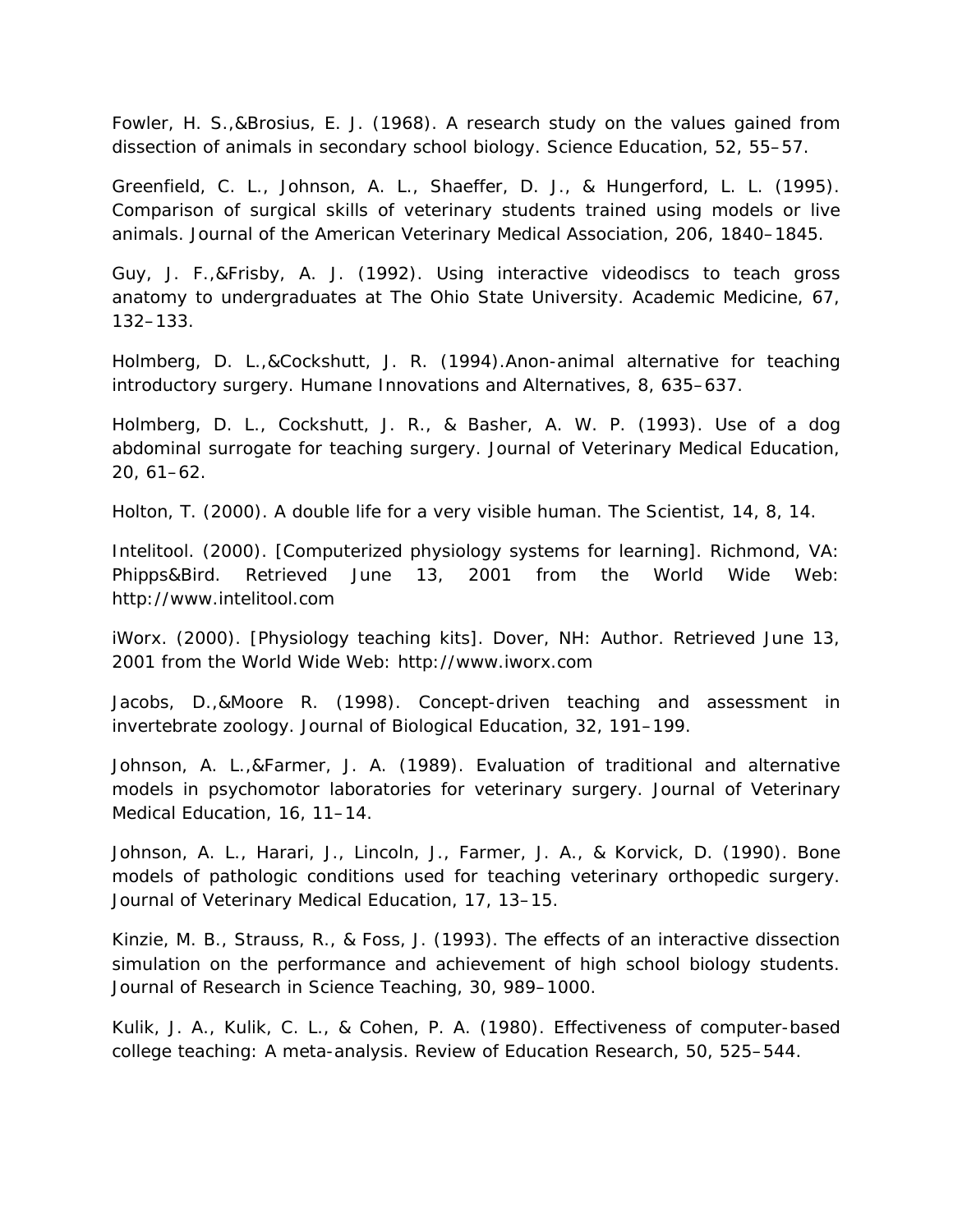Leathard, H. L.,&Dewhurst, D. G. (1995). Comparison of the cost-effectiveness of a computer-assisted learning program with a tutored demonstration to teach intestinal motility to medical students. *Alternatives for Learning Technology Journal, 3,* 118–125.

Lieb, M. J. (1985). *Dissection: A valuable motivational tool or a trauma to the high school student?* Unpublished master's thesis, National College of Education, Evanston, IL.

Matthews, D. (1998). Comparison of MacPig to fetal pig dissection in college biology. *The American Biology Teacher, 60,* 228–229.

McCollum, T. L. (1987). *The effect of animal dissections on student acquisition of knowledge of and attitudes toward the animals dissected.* Unpublished doctoral dissertation, University of Cincinnati, Ohio.

Nab, J. (1989). Alternatives in education. *Animal experimentation:* In L. R. M. van Zutphen, H. Rozemond,&A. C. Beynen (Eds.), *Legislation and education* (pp. 103– 112). Rijswijk, The Netherlands: Veterinary Public Health Inspectorate.

Nosek, T. M., Bond, G. C., Ginsburg, J. M., Godt, R. E., Hofman, W. F., Jackson, W. J., Ogle, T. F., Porterfield, S. P., Stoney, S. D., Jr., Wiedmeier, V. T., Work, J. A., Lewis, L. A.,&Levy, M. (1993). Using computer-aided instruction (CAI) to promote active learning in the physiology classroom. In H. I. Modell & J. A. Michael (Eds.), *Promoting active learning in the life science classroom (Vol. 701, pp. 128–129).* New York: New York Academy of Sciences.

Orlans, F. B. (1991). Forum: Dissection, the case against. *The Science Teacher, 58,*  12–14.

Pancoast, M. (1991, September). Keep dissection in class. *Teacher Magazine,* 61.

Pankiewicz, P. R. (1995). Software review: The DynaPulse 200M. *The American Biology Teacher, 57,* 121–122.

Patronek, G. J. (1998). Spotlight on a school: Tufts University. *Alternatives in Veterinary Medical Education, 8,* 4–5.

Pavletic, M. M., Schwartz, A., Berg, J.,&Knapp, D. (1994). An assessment of the outcome of the alternative medical and surgical laboratory program at Tufts University. *Journal of the American Veterinary Medical Association, 205,* 97–100.

Prentice, E. D., Metcalf, W. K., Quinn, T. H., Sharp, J. G., Jensen, R. H., & Holyoke, E. A. (1977). Stereoscopic anatomy: Evaluation of a new teaching system in human gross anatomy. *Journal of Medical Education, 52,* 758–763.